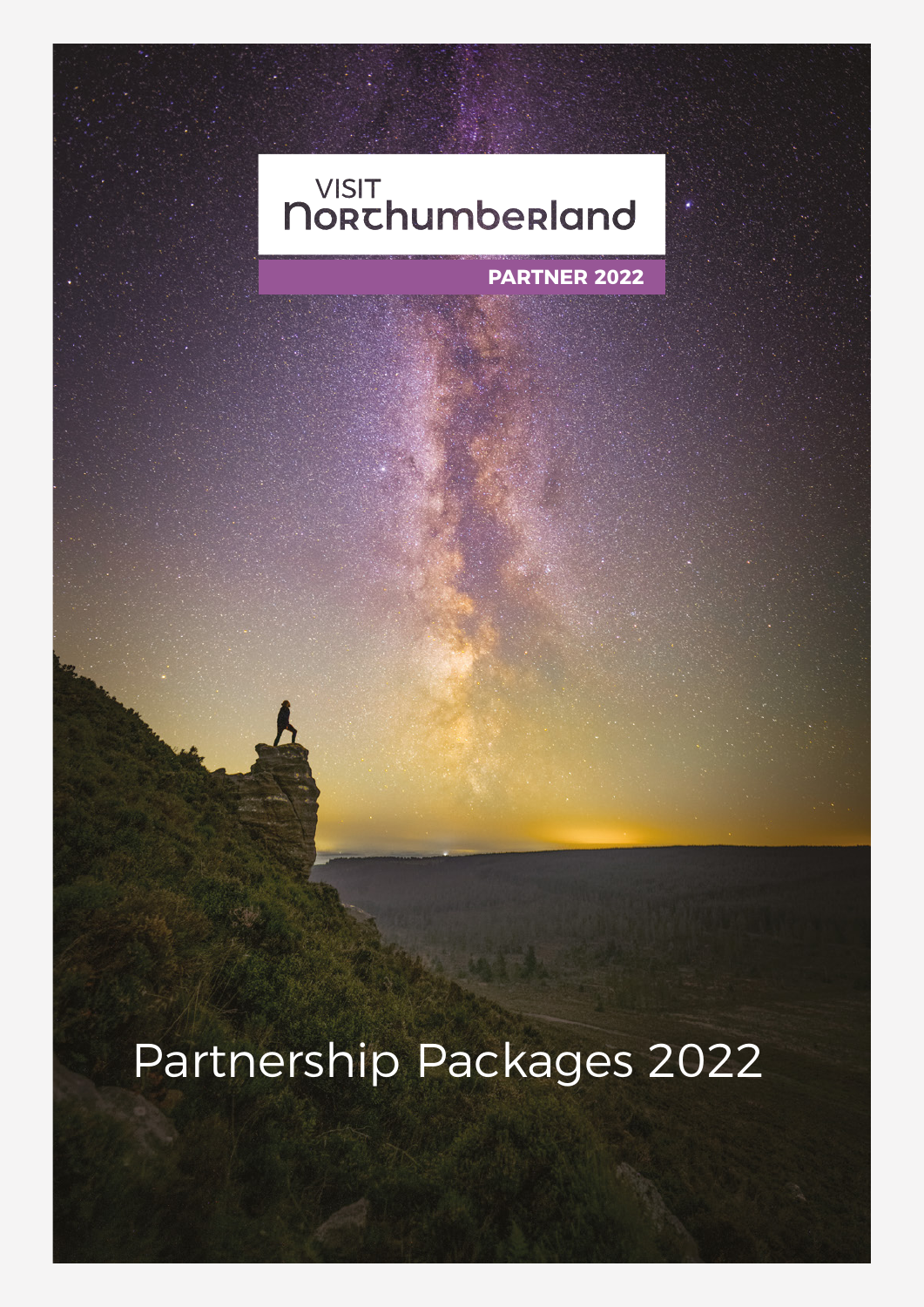# **Why you should join us**

**Visit Northumberland partnership provides access to a range of benefits designed to promote, connect and grow your business, as well as to gain insight into the latest trends, best practice and development opportunities.**

Trying to decide if a Visit Northumberland Partnership is for you? These are just a few of the reasons Northumberland businesses gave us for choosing to be part of the partnership

- **•** 'Continuing to be seen as part of the Northumberland Community gaining more awareness of what we do and therefore business from other partners.'
- **•** 'Because we are all part of the tourism experience in Northumberland'
- **•** 'To secure bookings and be part of a cultural & tourist initiative for Northumberland'
- **•** 'Promotional activities and opportunities'
- **•** 'Keeping in touch with new tourism opportunities'
- **•** 'Increased business exposure'



'We are so proud to be a partner with Visit Northumberland. It's all about connecting and working together. As a business, I would recommend all businesses coming on board, the more people the stronger the offer that we provide here in Northumberland.'

**Harvest Harris-Jones, Laverock Law Cottages**



'We are grateful to Visit Northumberland for their support, and the Facebook group is certainly a great way to help us reach more people, and perhaps a better way to attract people than the traditional job portals.'

**Angel Inn in Corbridge**



'Visit Northumberland have provided invaluable support during an extremely difficult and uncertain period. We have benefited from their guidance, in helping us to access financial support, as well as improving our online presence and connecting us to other businesses.'

**Claire Jarmaine, Post Office B&B in Belford**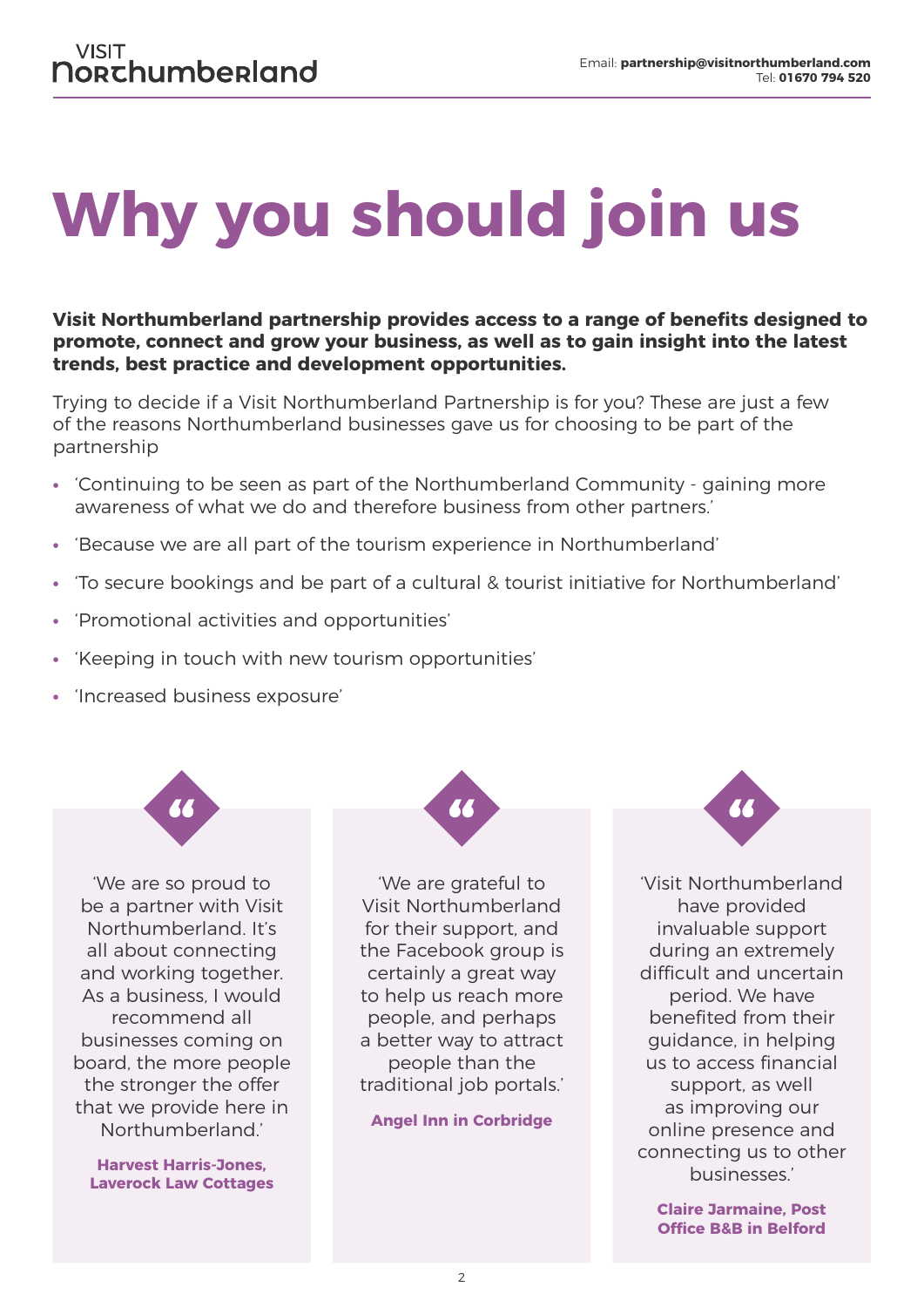### **Core benefits**

Available to all partners (Level 2 to 5)

#### **Northumberland representation at local, regional and national level**

Ensuring that Northumberland has a strong voice

#### **Regular partner e-newsletter**

Keep up to date with funding opportunities, training courses, press call outs & more

#### **Visit Northumberland Partners Community on Facebook**

Closed group where we'll post any last-minute updates and you can network virtually with other businesses

#### **Headline data & trend updates from our business barometer**

Each quarter we will ask you to complete our business survey and will circulate a summary of the headline data and trends

#### **Signpost to training and funding opportunities**

Stay up to date with all opportunities for you and your business

#### **Access to Visit Northumberland partner logo**

Proudly display the Visit Northumberland partner logo on your website and other marketing material

#### **Invite to networking events**

Throughout the year there will be a series of networking events both virtual and in person

#### **Promotion through Tourist Information Centre Network**

Northumberland TIC staff will have your details available to pass on to visitors when they make enquiries

#### **Preferential access to enrol on 'Know your Northumberland'**

An initiative to improve and develop the skills and knowledge of staff working at visitor serving businesses across the county

#### **Opportunity to buy into additional print & digital marketing**

Offering great opportunities for you to further enhance your profile

#### **Access to webinar programme / industry skills workshops**

Regular series of webinars and workshops on a wide range of topics

#### **Partner exclusive discounts**

Specially negotiated discounts provided by Visit Northumberland partners and suppliers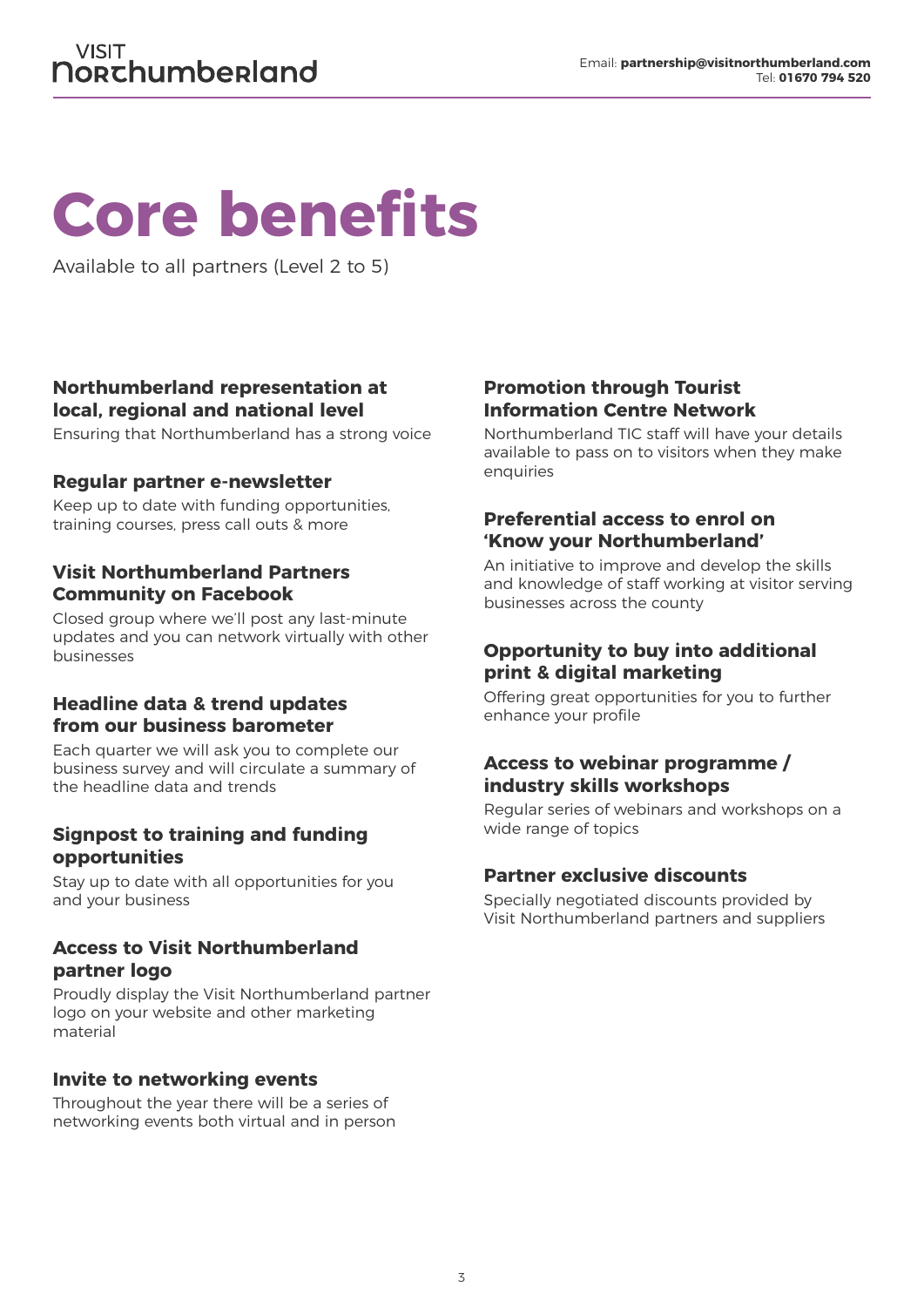### **Enhanced benefits**

Check with page 6 to see which partner packages include these so you can select the package for you

#### **Website listing**

Listing on visitnorthumberland.com, the official website for Northumberland

#### **Social media support & engagement**

Promoting your business on our social media channels

#### **Boosted social media post**

Enhanced promotion of your business on our Facebook page and Instagram

#### **Inclusion in blog post**

Included in a blog on our Inspire Me section of visitnorthumberland.com which receives over 6,000 unique page views per month

#### **Consumer e-newsletter feature story**

Content of your choice sent to our database of over 42,000 subscribers with a genuine interest in Northumberland

#### **Opportunity to provide a competition**

Providing a prize for an online competition will help to raise additional awareness of your business

#### **Access to image library**

Database of Northumberland images that you can download and use on your website and social media channels

#### **Priority consideration for inclusion in press visits**

Write ups following press and influencer visits are great advertising for your business

#### **Tourist Information Centre screen advertising**

Screens at Craster, Seahouses and Morpeth displaying presentation of engaging Northumberland images and business adverts

#### **Dedicated business support**

The partnership team will always be on hand to offer support

#### **Dedicated account lead and annual review**

You will have your own dedicated account lead so you know who to contact with any queries

#### **Opportunity to present at networking events**

Showcase your business to other Northumberland businesses

#### **Tickets to our annual tourism conference**

Opportunity to hear the latest national and regional updates with keynote speakers

#### **Drop in monthly surgeries with the Visit Northumberland team**

Each month we'll hold a surgery at locations throughout the county so you can pop in and speak to us

#### **Tourism Award application support and feedback**

We'll read through your application and provide feedback

#### **Access to research, reports and sector feedback**

You will be invited to contribute to and receive insight from Visit Northumberland research activity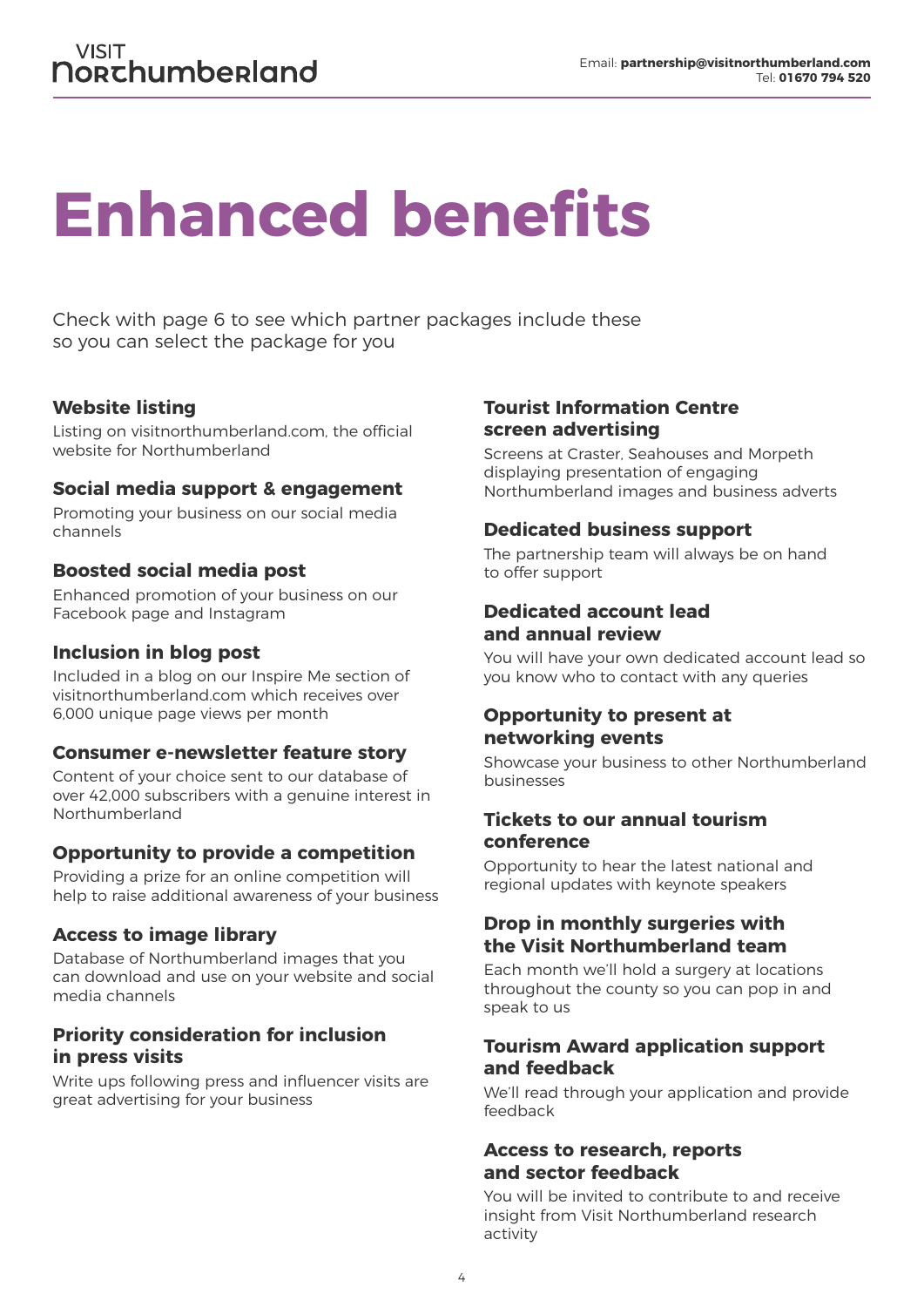## **Core benefits**

| <b>Partnership Level</b>                                            |                  |   | 3                        | 4                        |   |
|---------------------------------------------------------------------|------------------|---|--------------------------|--------------------------|---|
| Northumberland representation at local, regional and national level |                  |   | $\overline{\mathscr{L}}$ | $\overline{\mathscr{L}}$ |   |
| Regular partner e-newsletter                                        |                  |   | $\overline{\mathscr{L}}$ | $\checkmark$             |   |
| Visit Northumberland Partners Community on Facebook                 |                  |   | $\checkmark$             | $\checkmark$             |   |
| Headline data & trend updates from our business barometer           |                  |   | $\blacktriangleright$    | ✔                        |   |
| Signpost to training and funding opportunities                      |                  |   | $\overline{\mathscr{L}}$ | ✔                        | ✔ |
| Access to Visit Northumberland partner logo                         |                  |   | $\overline{\mathbf{v}}$  | ✔                        |   |
| Invite to networking events                                         |                  |   | $\overline{\mathscr{L}}$ | $\checkmark$             |   |
| Promotion through Tourist Information Centre Network                |                  |   | $\blacktriangleright$    | $\checkmark$             |   |
| Preferential access to enrol on 'Know your Northumberland'          |                  |   | $\checkmark$             | $\blacktriangledown$     |   |
| Opportunity to buy into additional print & digital marketing        |                  | ✔ | $\checkmark$             | $\checkmark$             |   |
| Access to webinar programme / industry skills workshops             |                  | ✔ | $\blacktriangledown$     | ✔                        |   |
| Partner exclusive discounts                                         |                  |   |                          |                          |   |
| Website Listing                                                     | <b>SEE BELOW</b> |   |                          |                          |   |

### **Website Listings**

Website listings on **visitnorthumberland.com**, the official website for Northumberland with over 1 million unique visitors per year.

| <b>Level</b> |                                                                                                                                    |
|--------------|------------------------------------------------------------------------------------------------------------------------------------|
|              | Listing Only (Business name, type, location & phone number)                                                                        |
|              | 20 Words, 1 photo, business name, type, location, phone number, weblink                                                            |
|              | 300 words, 5 photos, business name, type, location, phone number, weblink                                                          |
|              | 600 words, 10 photos, weblink, video, horizontal card in listing results                                                           |
|              | 600 words, 10 photos, weblink, priority in listing searches, video,<br>priority carousel feature, advert slots throughout the site |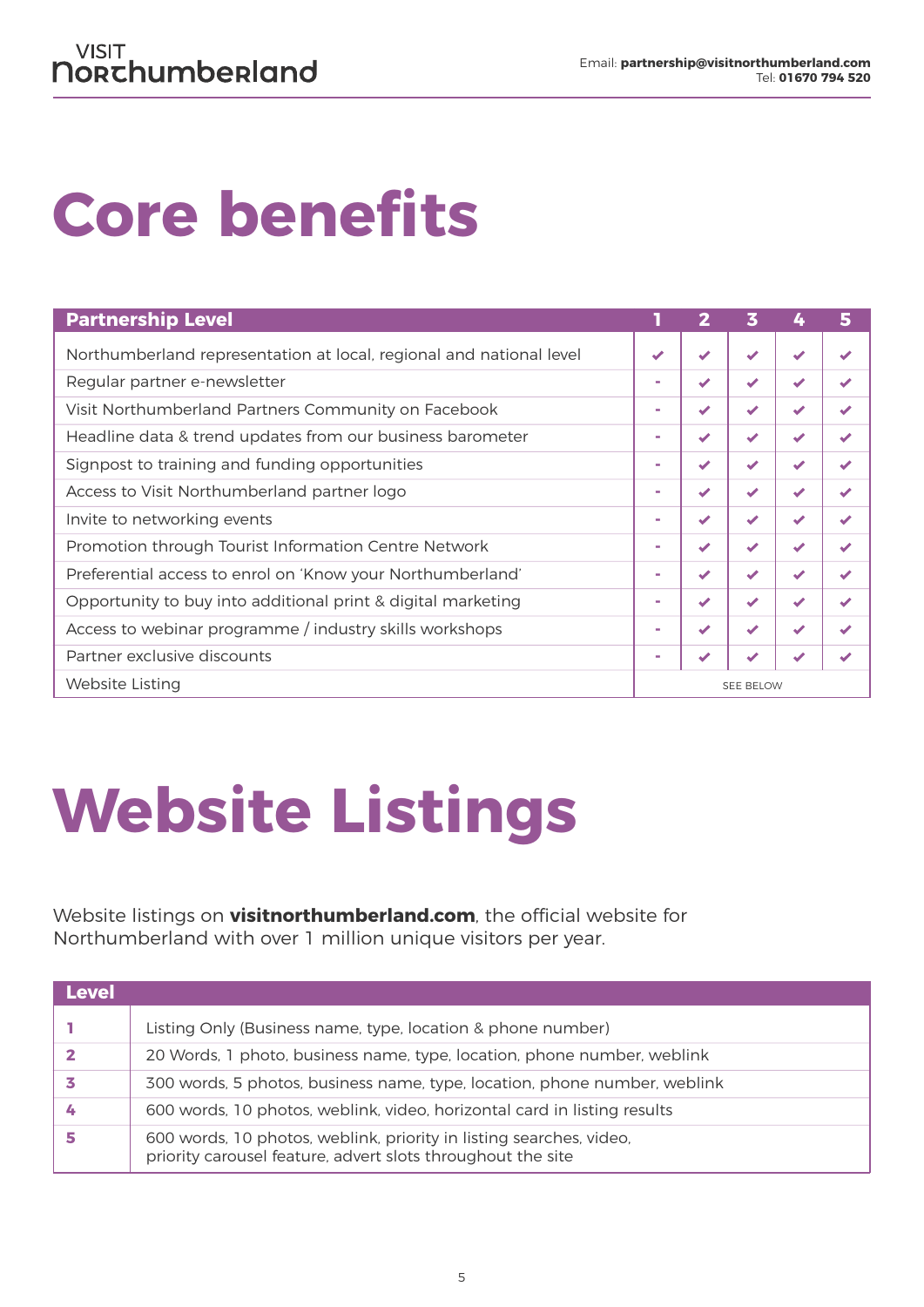## **Enhanced Benefits**

| <b>Partnership Level</b>                                        | $\overline{2}$ | 3                                  | 4              | 5                          |
|-----------------------------------------------------------------|----------------|------------------------------------|----------------|----------------------------|
| Social media support & engagement                               |                | <b>OUARTERLY</b><br><b>RESHARE</b> | QUARTERLY      | <b>MONTHLY</b>             |
| Boosted Social Media Post (1 per annum)                         |                |                                    |                |                            |
| Inclusion in blog post                                          |                |                                    |                | ✔                          |
| Consumer e-newsletter feature story                             |                |                                    |                |                            |
| Opportunity to provide a competition                            |                | $\blacksquare$                     |                | ✔                          |
| Access to image library                                         |                |                                    | ✔              | $\overline{\mathbf{v}}$    |
| Priority consideration for inclusion in press visits            |                |                                    | ✔              |                            |
| Tourist Information Centre Screen Advertising                   |                |                                    |                |                            |
| Dedicated business support                                      |                |                                    |                |                            |
| Dedicated account lead and annual review                        |                |                                    | <b>VIRTUAL</b> | <b>VISIT</b>               |
| Opportunity to present at networking events                     |                |                                    | ✔              | $\overline{\mathscr{L}}$   |
| Tickets to annual tourism conference                            |                | PREFERENTIAL                       | 50% DISCOUNT   | 2X<br><b>COMPLIMENTARY</b> |
| Drop in monthly surgeries with<br>the Visit Northumberland team |                |                                    |                |                            |
| Tourism Award application<br>support and feedback               |                |                                    |                |                            |
| Access to research, reports and sector feedback                 |                |                                    |                |                            |